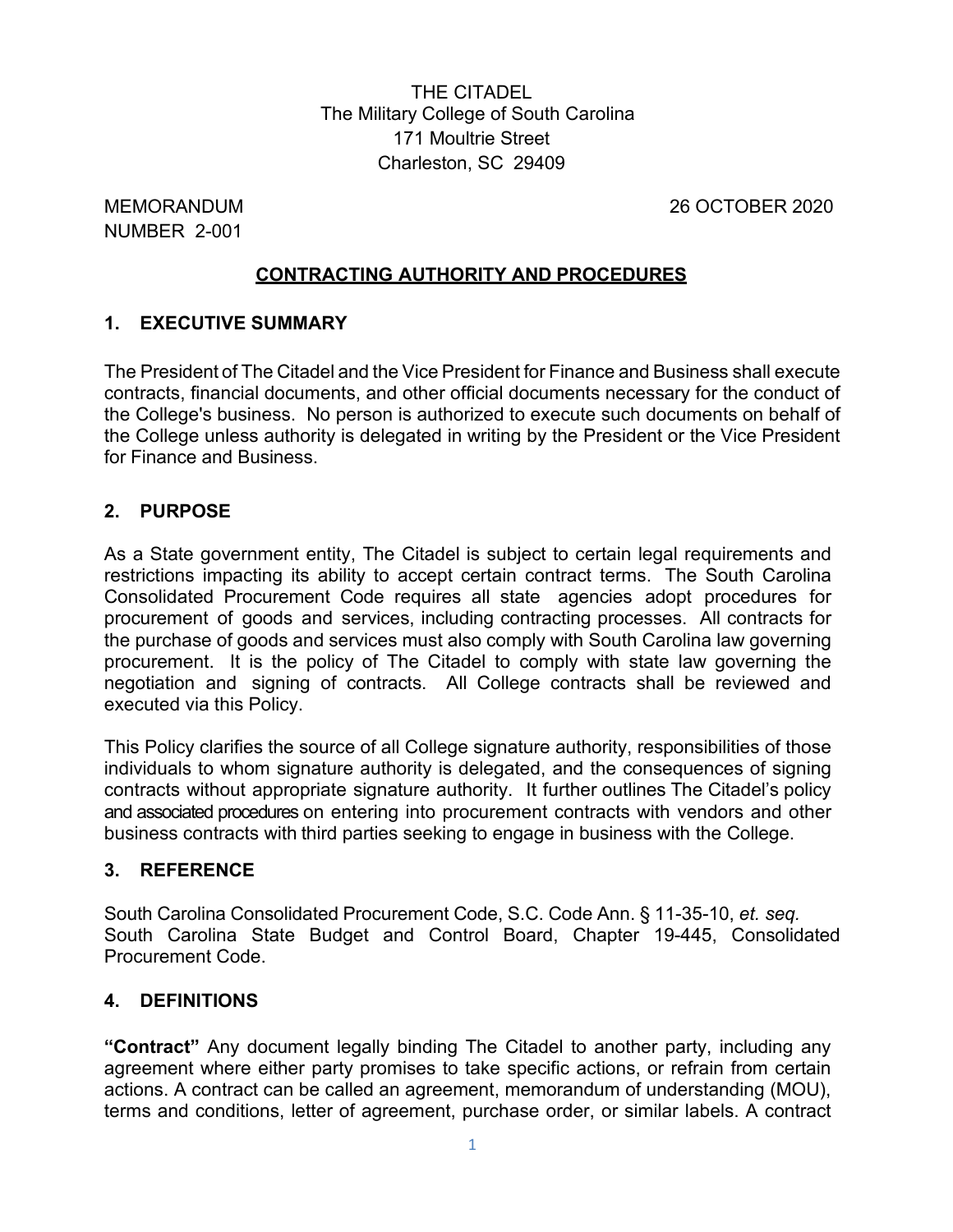might or might not involve the payment of money. Online terms and conditions accepted prior to using a product or service are considered a Contract under this Policy.

"**Contracting**" Entering into any type of contract or Agreement on behalf of The Citadel, or any of its departments or divisions, under which the College is obligated to pay any sum of money, or provide any type of goods or services, for any reason.

**"Signing a Contract"** Affixing any personal identifier to a hardcopy, electronic version, or other form of contract with the intent to agree to the obligations therein. Signing includes, but is not limited to, a handwritten signature, a digital signature, typing a name or initials, or clicking an "I Agree" or similar box online or as part of a digital form.

## **5. POLICY**

- A. All previous delegations or appointments of authority to sign contracts, checks, vouchers, and agreements, or to negotiate and accept contracts and grants binding upon the College are rescinded, and all previous General Orders, Special Orders, or Memoranda delegating such authority are revoked.
- B. The President of The Citadel and the Vice President for Finance and Business are the primary contracting officers with authority to sign contracts and agreements binding the College. No contract or agreement shall become binding upon the College unless such contract or agreement is in writing and has the signature of the President, the Vice President for Finance and Business, or properly delegated official.
- C. Campus departments shall route all contracts to Procurement Services so documents enter the College's contract review process, excepting Construction Management contracts issued through the Office of the State Engineer. Procurement Services will review all terms ensuring compliance with South Carolina law and initiate negotiations with the vendor to bring non-conforming terms into compliance. If the contract contains more complex terms, or if difficulties are encountered during negotiations, Procurement Services shall consult the General Counsel, who will engage with the vendor and/or advise Procurement Services on bringing the contract into compliance
- D. If compliance with Appendix B requirements is not possible, the General Counsel and/or Procurement Services can recommend abandoning the contract. The College recognizes certain agreements are required to continue operations, and has adopted the Contract Advisory Form (Appendix C) for this purpose. The Procurement Services Division will work with departments to confirm the contract is essential, outline potential risks, identify noncompliant contract terms, define why they are noncompliant, and indicate risk. If the department desires to continue the Contract, it shall complete the Contact Advisory Forms for acceptance of risk. Thereafter, the department must return the completed form to Procurement Services with appropriate indexes and signatures.
- E. The President and Vice President for Finance and Business delegate to other campus officials limited authority to sign contracts and certain other documents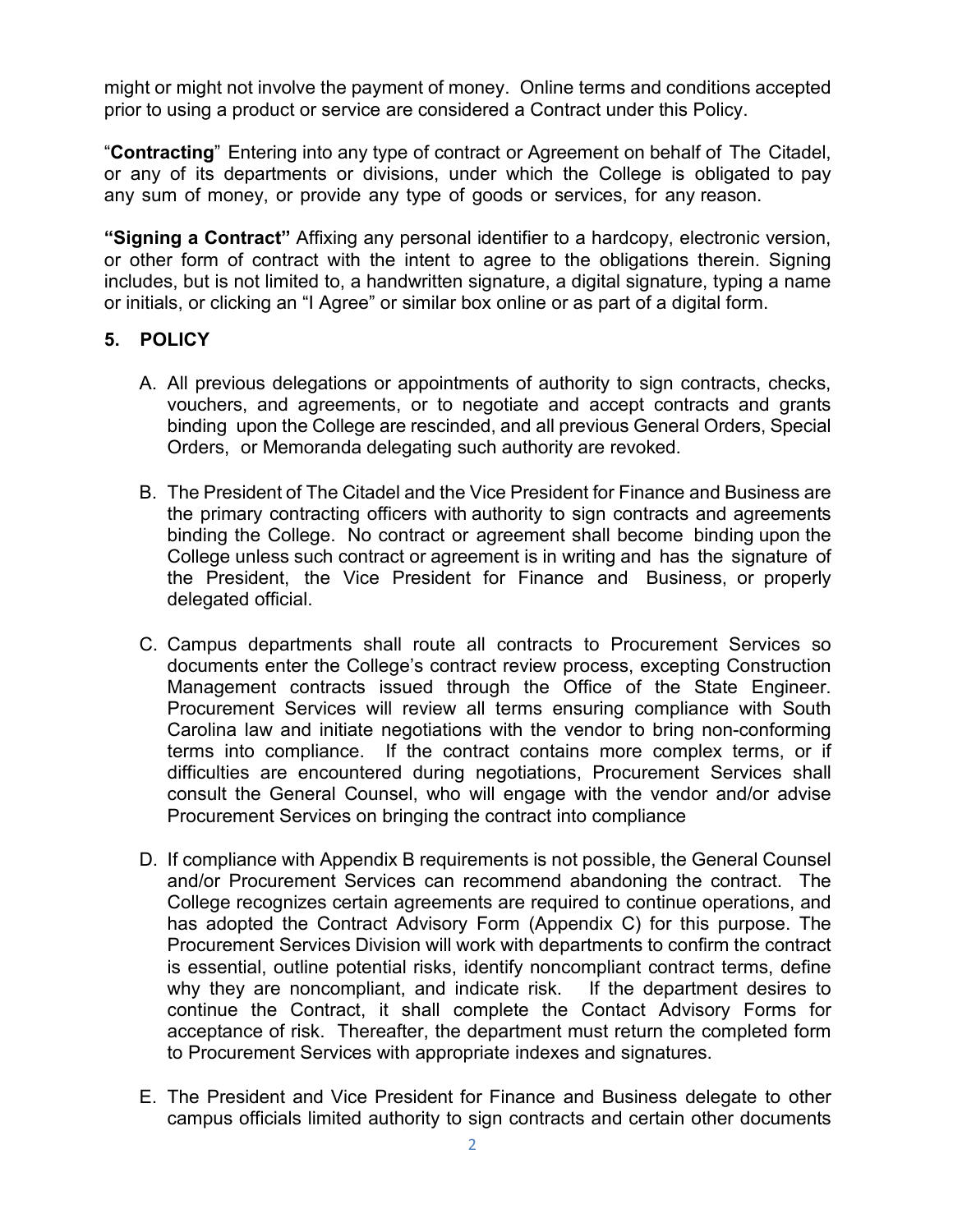as agents of the College. No person is authorized to execute such documents on behalf of the College unless delegated in writing by the President or the Vice President for Finance and Business. Contracting authority is hereby delegated to the following officials detailed in Appendix A. These officials may only execute such contracts as previously reviewed, negotiated, and approved by Procurement Services in accordance with South Carolina law, and completion of the Contract Checklist (Appendix B).

- F. Officials may only execute employment contracts previously reviewed and approved by the General Counsel, unless the employment contract is generated from a previously-approved unmodified template. Completed employment contracts shall be provided to Human Resources. Positions listed in Appendix A only are delegated to sign contracts.
- G. Special ventures, exchanges and agreements to provide academic services are deemed contracts, and shall be routed through the Provost for review prior to execution.
- H. With the exception of personnel and Construction Management Facilities & Engineering (F&E) contracts, all signed contracts shall be scanned, uploaded, and maintained by Procurement Services in the College's enterprise content management system.
- I. All signed personnel contracts shall be forwarded to Human Resources, and included in the individual's personnel file. F&E contracts exempted from this policy by the Office of General Counsel shall be maintained in the Construction Management Office.

## **6. COMPLIANCE**

The Citadel does not recognize contracts signed by College employees or agents as binding on the College unless the employee has delegated signature authority. Employees signing Contracts purporting to bind the College without authority as described in this Policy may be held personally liable under the contract. Failure to comply with this policy may result in disciplinary action up to and including termination.

#### **7. NOTES**

#### A. **Dates of official enactment and amendments:**

Submitted by the Director of Executive Operations 26 October 2020

#### B. **Responsible Department:**

Office of the President

#### C. **Cross References**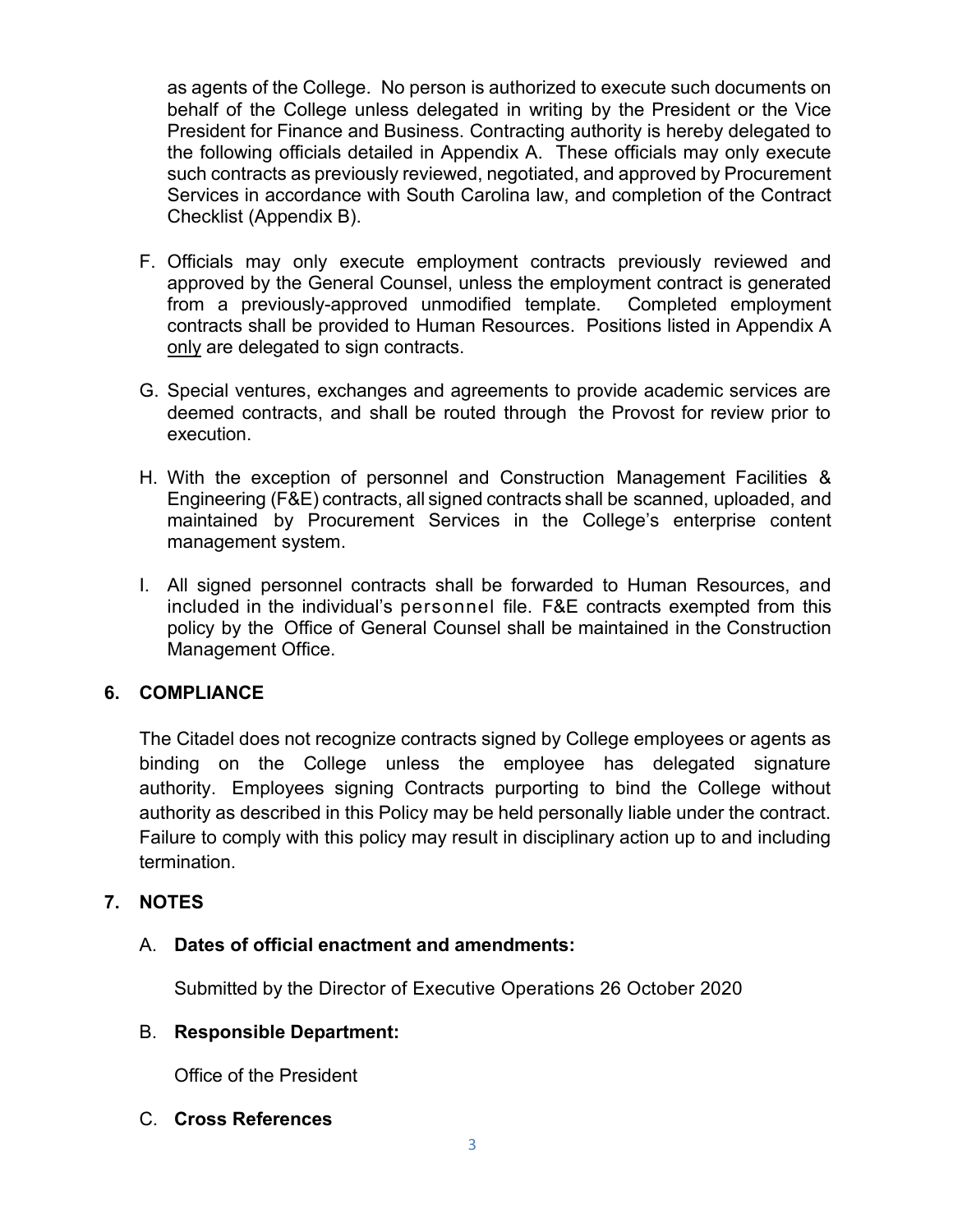*[College Regulations](http://www.citadel.edu/root/images/Policies/college-regulations.pdf)*

# **8. RESCISSION**

Memorandum 2-001 dated 30 November 2015 and all previous versions are rescinded.

## **9. REVIEW**

Review this policy on a biennial basis.

//signed // OFFICIAL GLENN M. WALTERS General, USMC (Retired) President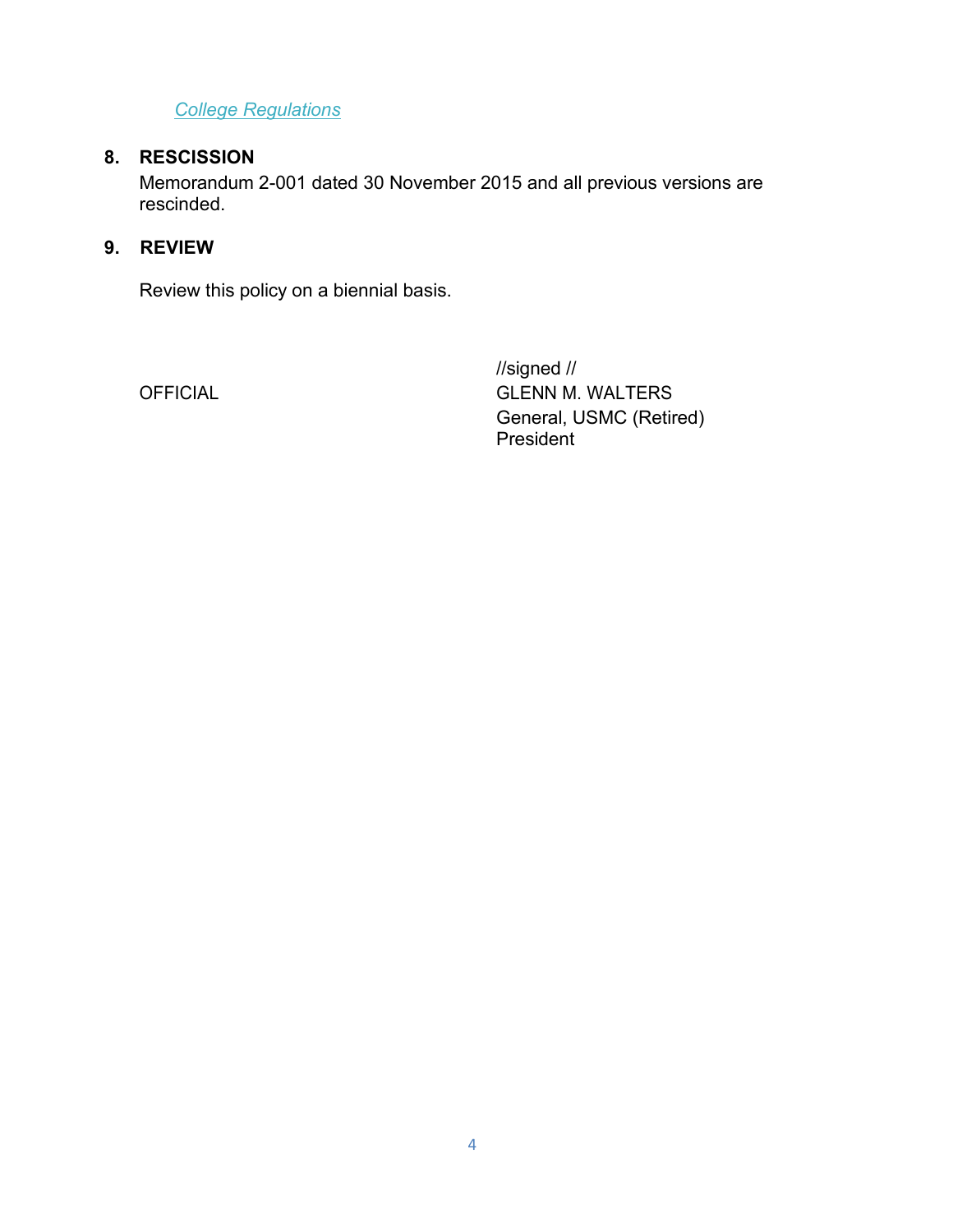# **APPENDIX A-SIGNATURE AUTHORITY**

| CAMPUS OFFICIALS AUTHORIZED TO SIGN CONTRACTS AND OTHER OFFICIAL |
|------------------------------------------------------------------|
| DOCUMENTS ON BEHALF OF THE CITADEL                               |

| <b>CONTRACT TYPE</b>                                                                                                                                                                                                                                                                                                                                                                                                                                   | <b>CAMPUS OFFICIAL</b>                                                 | <b>DOLLAR LIMIT</b> |
|--------------------------------------------------------------------------------------------------------------------------------------------------------------------------------------------------------------------------------------------------------------------------------------------------------------------------------------------------------------------------------------------------------------------------------------------------------|------------------------------------------------------------------------|---------------------|
|                                                                                                                                                                                                                                                                                                                                                                                                                                                        |                                                                        |                     |
| <b>All Contracts</b>                                                                                                                                                                                                                                                                                                                                                                                                                                   | President in consultation<br>with the respective VP                    | \$500,000           |
| <b>All Contracts</b>                                                                                                                                                                                                                                                                                                                                                                                                                                   | VP for Finance & Business<br>in consultation with the<br>respective VP | \$500,000           |
| <b>Academic Contracts</b>                                                                                                                                                                                                                                                                                                                                                                                                                              |                                                                        |                     |
| Academic contracts not involving the purchase<br>٠<br>of goods/services, e.g. academic personnel,<br>student exchange, academic, clinical and<br>internship placements, articulation agreements<br>Agreements with accreditation bodies such as<br>SACS-COC, CAEP, ABET, etc.<br>Academic Cooperation Agreements,<br>Memoranda of Understanding, and Cohort<br>Agreements that do not involve tuition<br>discounting or the purchase of goods/services | Provost                                                                | N/A                 |
| <b>Athletic Contracts</b>                                                                                                                                                                                                                                                                                                                                                                                                                              |                                                                        |                     |
| Athletic Department contracts for engaging<br>coaches for athletic teams<br>Engaging the College to participate in<br>intercollegiate athletic contests<br>Engaging sponsors and/or advertisers for The<br>Citadel's NCAA intercollegiate athletics teams or<br>contests<br>Agreements granting permission to use the<br>College's names, logos, and other trademarks<br>related to Athletics operations                                               | <b>Director of Athletics</b>                                           | \$50,000            |
| <b>Commandant Office Contracts</b>                                                                                                                                                                                                                                                                                                                                                                                                                     |                                                                        |                     |
| Agreements engaging individuals to serve as TAC<br>(Teach, Advise, Coach) Officers for the Corps of<br>Cadets                                                                                                                                                                                                                                                                                                                                          | Commandant                                                             | \$50,000            |
| <b>Communications and Marketing Contracts</b>                                                                                                                                                                                                                                                                                                                                                                                                          |                                                                        |                     |
| Agreements to provide advertising services for<br>the College, (a) in professional journals,                                                                                                                                                                                                                                                                                                                                                           | VP for Communications &<br>Marketing                                   | \$50,000            |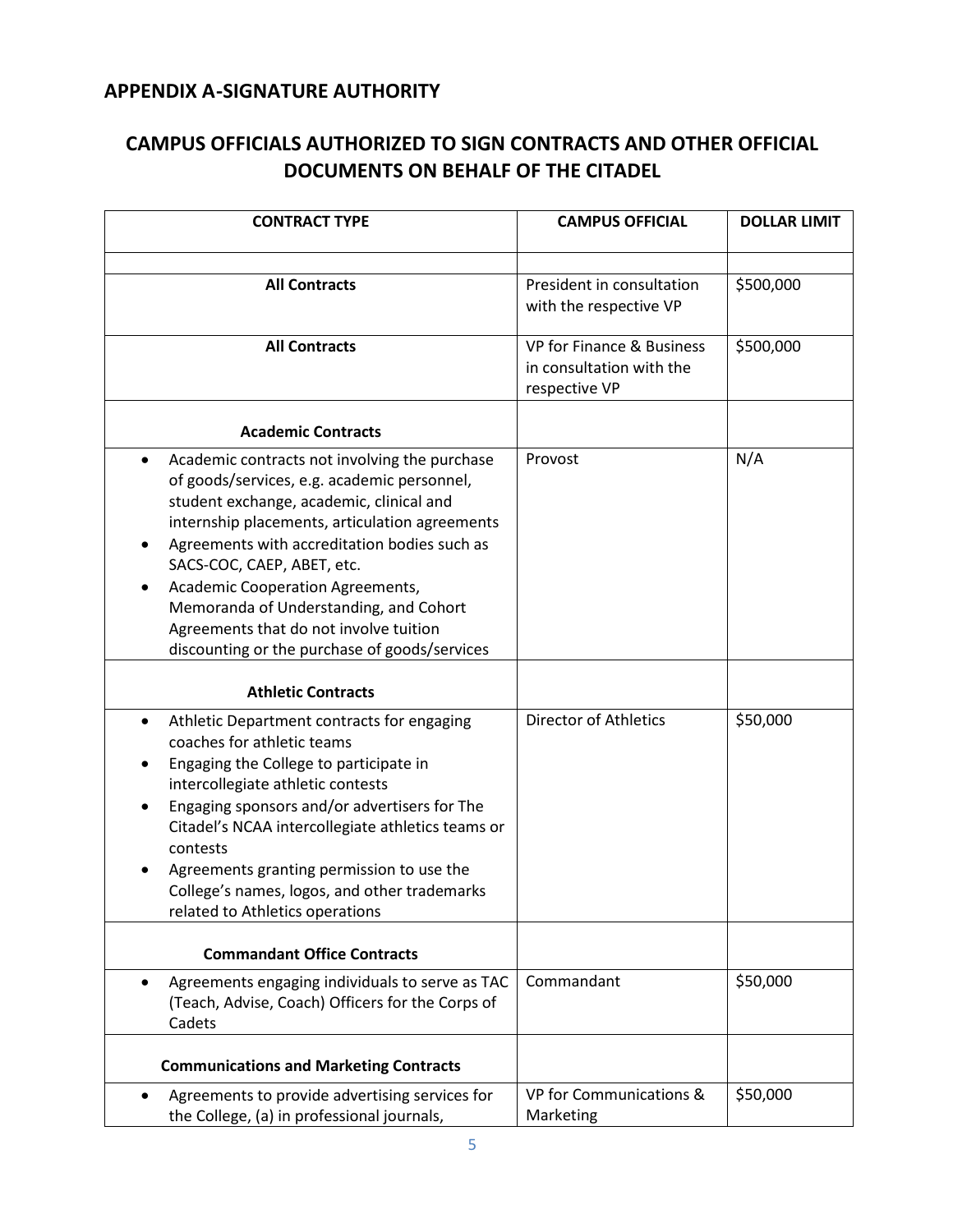| publications, newspapers, radio, and television,                                                                                                                                                                                                     |                                                                                                                         |          |
|------------------------------------------------------------------------------------------------------------------------------------------------------------------------------------------------------------------------------------------------------|-------------------------------------------------------------------------------------------------------------------------|----------|
| and (b) in coordination with the Director of<br>Procurement Services, other media                                                                                                                                                                    |                                                                                                                         |          |
|                                                                                                                                                                                                                                                      |                                                                                                                         |          |
| <b>Employment Related Contracts</b>                                                                                                                                                                                                                  |                                                                                                                         |          |
| <b>Faculty Members:</b>                                                                                                                                                                                                                              |                                                                                                                         |          |
| <b>Employment Contracts</b><br>$\bullet$                                                                                                                                                                                                             | Provost in consultation<br>with Chief Human<br>Resources Officer (CHRO)                                                 | N/A      |
| Separation and Release Agreements                                                                                                                                                                                                                    | Provost in consultation<br>with CHRO and General<br>Counsel                                                             | N/A      |
| <b>Telework Agreements</b>                                                                                                                                                                                                                           | Provost with approval by<br><b>CHRO</b>                                                                                 | N/A      |
| Non-Faculty Employees:                                                                                                                                                                                                                               |                                                                                                                         |          |
| <b>Employment Contracts</b><br>$\bullet$                                                                                                                                                                                                             | Respective VP who can<br>have contract employees<br>(e.g. Athletics) in<br>consultation with CHRO                       | N/A      |
| Separation and Release Agreements;                                                                                                                                                                                                                   | Respective VP in<br>consultation with CHRO<br>and General Counsel                                                       | N/A      |
| <b>Telework Agreements</b><br>$\bullet$                                                                                                                                                                                                              | Respective VP with<br>approval by CHRO                                                                                  | N/A      |
| <b>Information Technology Services Contracts</b>                                                                                                                                                                                                     |                                                                                                                         |          |
| Software license agreements and subsequent<br>renewals<br>COTS and single-user license software<br>agreements<br>Contracts to engage with companies and<br>individuals for IT related services<br>Contracts involving PCI compliance<br>requirements | Chief Information Officer in<br>consultation with<br>appropriate VP                                                     | \$50,000 |
| <b>Law Enforcement Contracts</b>                                                                                                                                                                                                                     |                                                                                                                         |          |
| Mutual aid agreements with other law<br>enforcement agencies<br>Employment of off-duty officer agreements with<br>the Charleston Police Department and<br>Charleston County Deputy Sheriff Office for<br>special events on campus                    | SVP for Operations &<br>Administration in<br>consultation with CHRO for<br>employment of off-duty<br>officer agreements | \$50,000 |
|                                                                                                                                                                                                                                                      |                                                                                                                         |          |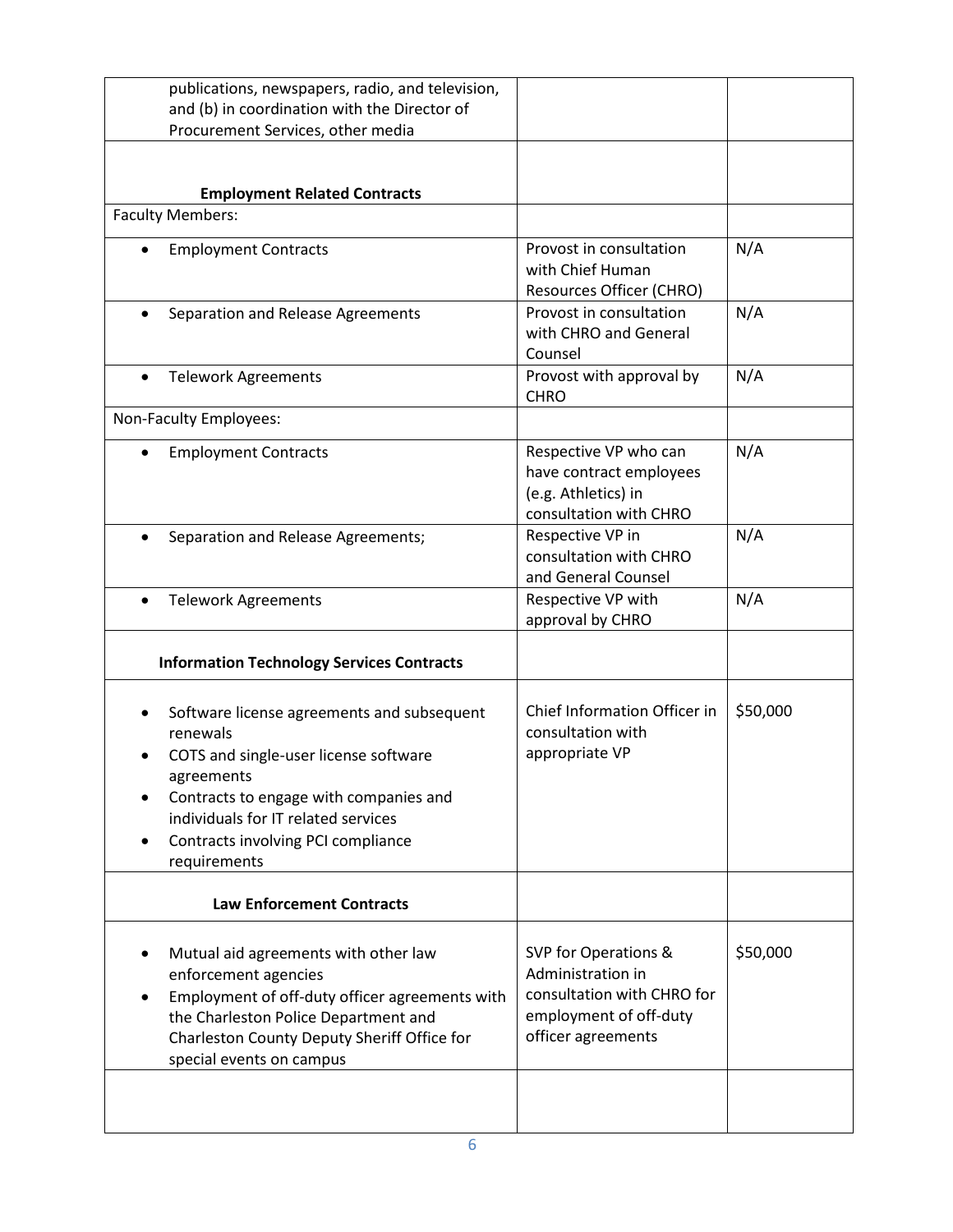| <b>Legal Affairs Documents</b>                                                                                                                                                                                                                                                                                                                                                                                                                                                                                           |                                            |           |
|--------------------------------------------------------------------------------------------------------------------------------------------------------------------------------------------------------------------------------------------------------------------------------------------------------------------------------------------------------------------------------------------------------------------------------------------------------------------------------------------------------------------------|--------------------------------------------|-----------|
| <b>College Pleadings</b><br><b>Consent Orders</b><br>Other similar court related or governmental<br>agency related documents<br>Insurance applications                                                                                                                                                                                                                                                                                                                                                                   | <b>General Counsel</b>                     | N/A       |
| Permission to Use College Name, Marks, Symbols and<br>Copyright                                                                                                                                                                                                                                                                                                                                                                                                                                                          |                                            |           |
| Use of software and other works of copyright for<br>$\bullet$<br>which The Citadel owns the copyright license<br>and will generate revenues beyond direct cost<br>recovery<br>Operation of the College's Trademark Licensing<br>Program to include Registration with the U.S.<br><b>Patent and Trademark Office</b><br>Contracts with an agent for the licensing of The<br>Citadel signs, symbols, and distinguishing marks<br>Agreements granting permission to use the<br>College's names, logos, and other trademarks | Provost<br><b>General Counsel</b>          | \$50,000  |
| Permission to use copyrighted works such as<br>$\bullet$<br>text, graphics, photography, and similar<br>copyrighted material<br><b>Procurement Contracts &amp; Documents</b>                                                                                                                                                                                                                                                                                                                                             | VP for Communications &<br>Marketing       | \$50,000  |
| Contracts for the purchase of goods and services<br>٠<br>Agreements with vendors that will result in<br>revenue generated for the College<br><b>Completed Contract Advisory documents</b><br>Sole Source and Emergency Procurement<br>requests                                                                                                                                                                                                                                                                           | Director of Procurement<br><b>Services</b> | \$100,000 |
| <b>Settlement Agreements</b>                                                                                                                                                                                                                                                                                                                                                                                                                                                                                             |                                            |           |
| Those related to Employees where litigation is<br>involved<br>Those related to Employees where no money<br>and no litigation is involved                                                                                                                                                                                                                                                                                                                                                                                 | VP for Finance & Business                  | \$500,000 |
| Those related to Faculty where litigation is<br>involved<br>Those related to Faculty where no money and<br>no litigation is involved                                                                                                                                                                                                                                                                                                                                                                                     | Provost                                    | \$50,000  |
|                                                                                                                                                                                                                                                                                                                                                                                                                                                                                                                          |                                            |           |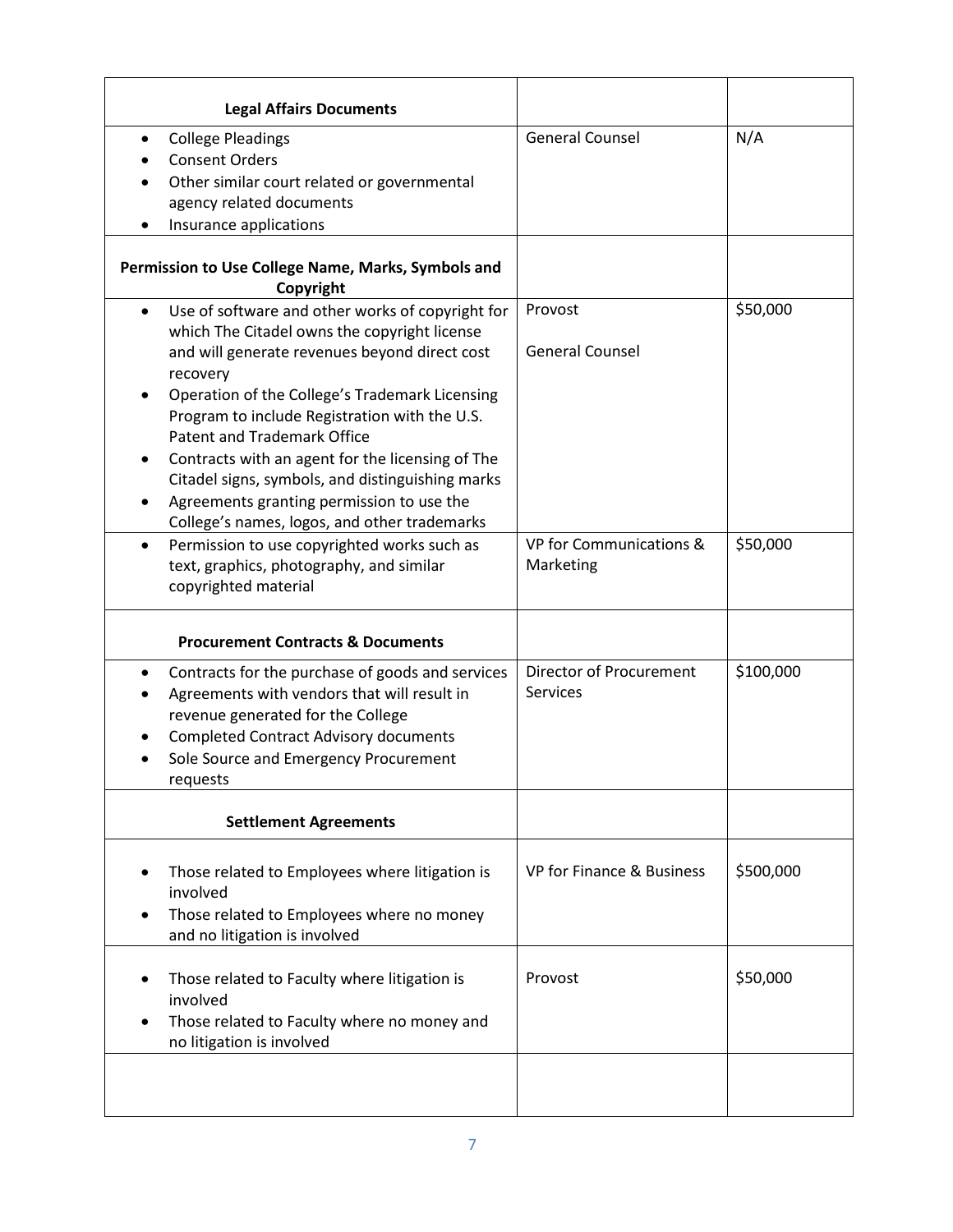| <b>Special Business Agreements</b>                                                                                                                                                                                                                                                                                                                                                                                                                                                                                                                                                                                                                                                                                                                                                     |                                                                                                                                                         |           |
|----------------------------------------------------------------------------------------------------------------------------------------------------------------------------------------------------------------------------------------------------------------------------------------------------------------------------------------------------------------------------------------------------------------------------------------------------------------------------------------------------------------------------------------------------------------------------------------------------------------------------------------------------------------------------------------------------------------------------------------------------------------------------------------|---------------------------------------------------------------------------------------------------------------------------------------------------------|-----------|
|                                                                                                                                                                                                                                                                                                                                                                                                                                                                                                                                                                                                                                                                                                                                                                                        |                                                                                                                                                         |           |
| Design Service, Construction Management, and<br>$\bullet$<br>Construction contracts and addenda negotiated<br>by Facilities & Engineering (F&E) through the<br>Office of the State Engineer of South Carolina<br>Contracts to engage contractors to begin,<br>٠<br>modify, or complete construction work on<br>campus<br>Agreements to purchase other goods or services<br>in furtherance of the mission of F&E or<br>Construction Management, provided such<br>contracts do not exceed delegated authority, or<br>are entered into due to an emergency*<br>*Emergency purchase delegation is only granted<br>in the absence of the VP for Finance and<br>Business, and pursuant to a declaration of an<br>emergency by the President or the SVP for<br>Operations and Administration. | VP for Facilities &<br>Engineering (F&E)<br>Alternate:<br>Director of<br>Construction<br>Management;<br>Director of<br><b>Facilities</b><br>Engineering | \$100,000 |
| Insurance applications and proof of loss forms<br>$\bullet$                                                                                                                                                                                                                                                                                                                                                                                                                                                                                                                                                                                                                                                                                                                            | VP for Finance & Business                                                                                                                               | \$500,000 |
| Outside counsel agreements for retaining<br>$\bullet$<br>attorneys and law firms                                                                                                                                                                                                                                                                                                                                                                                                                                                                                                                                                                                                                                                                                                       | <b>General Counsel</b>                                                                                                                                  | \$50,000  |
| <b>Standard Form Agreements</b>                                                                                                                                                                                                                                                                                                                                                                                                                                                                                                                                                                                                                                                                                                                                                        |                                                                                                                                                         |           |
| Event management contracts for events on The<br>$\bullet$<br>Citadel campus<br>Summerall Chapel wedding and ceremony<br>contracts<br>Citadel Beach House event contracts<br>Citadel summer camp contracts                                                                                                                                                                                                                                                                                                                                                                                                                                                                                                                                                                              | Assistant/Associate VP for<br><b>Auxiliary Enterprises</b>                                                                                              | \$50,000  |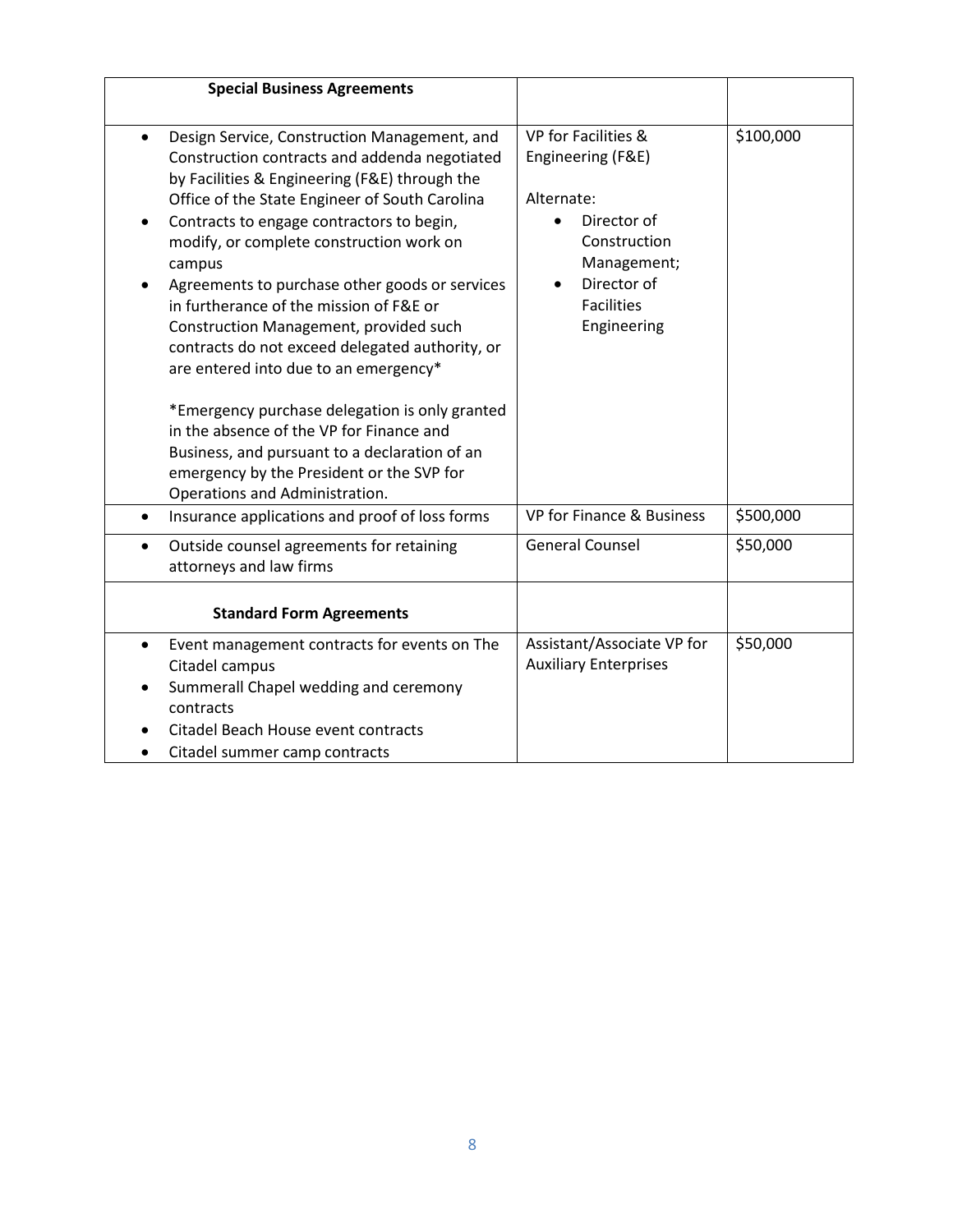## **APPENDIX B-CONTRACT CHECKLIST**

Every contract presented to The Citadel is required by South Carolina law to comply with the following terms and conditions (T&Cs) before signature. Departments reviewing contracts should verify all terms are in compliance as listed below, and note those not in compliance for follow-on negotiation. While departments may negotiate directly with the vendor, it is preferred Procurement Services discuss necessary edits with the vendor. Regardless, all contracts purchasing goods and services require review by Procurement Services prior to signature.

Questions regarding the review process or the T&Cs listed below should be addressed to Procurement Services at [procurement@citadel.edu.](mailto:procurement@citadel.edu)

The following details common prohibited terms found in Contracts. Procurement Services shall review every contract ensuring these T&C or any other adverse terms are present.

- 1. **INDEMNIFICATION**: The South Carolina Constitution prohibits the State from agreeing to indemnification clauses. The S.C. Attorney General's office has repeatedly made clear that state agencies, such as The Citadel, cannot sign contracts requiring the college to "indemnify" or "hold harmless" any person or entity. The Citadel may only be responsible for negligent acts of its employees while carrying out official college duties. When striking the Indemnification clause, The Citadel may insert this statement: "The Citadel carries \$1,000,000 combined single limit including bodily injury and property damage liability insurance, per occurrence, to cover the negligent acts of its employees while carrying out their official duties."
- 2. "**GOVERNING LAW**" and governing "**FORUM**" must read: State of South Carolina.
- 3. **TAXES, INTEREST, LIQUIDATED DAMAGES, PENALTY FEES OR CANCELLATION CHARGES, LITIGATION COSTS, OR ATTORNEY'S FEES: ATTORNEY'S FEES/ LITIGATION COSTS.** The Citadel cannot agree to pay these costs; such a payment would be a violation of the constitutional indemnity clause. **DAMAGES.** The Citadel cannot agree to pay any amount as "liquidated damages," nor can it agree to "consequential damages," "special damages," or any other type of "direct" or "indirect" or "incidental" damages. Further, The Citadel cannot agree to any clause under which the vendor "disclaims" or otherwise denies liability for "consequential damages," "special damages," or any other type of "direct" or "indirect" or "incidental" damages.

**INTEREST.** With the exception of the standard MULTI-YEAR Agreement (which is an installment purchase agreement), The Citadel will not agree to pay interest.

**LATE PAYMENT/CANCELLATION CHARGES.** The Citadel cannot agree to pay late payment or cancellation (for example, hotel room cancellation) charges.

**TAXES.** The State is exempt from most taxes and generally will not agree to contract language requiring the payment of taxes. The Citadel will not agree to reimburse vendors for tax payment. The Citadel will agree to language that "The Citadel will pay taxes lawfully imposed upon it."

4. **FORCE MAJEURE CLAUSE, a/k/a "ACT OF GOD" or "IMPOSSIBILITY OF PERFORMANCE" CLAUSE**: These clauses must be reciprocal, i.e. they should apply equally to both sides, or be null and void for both sides.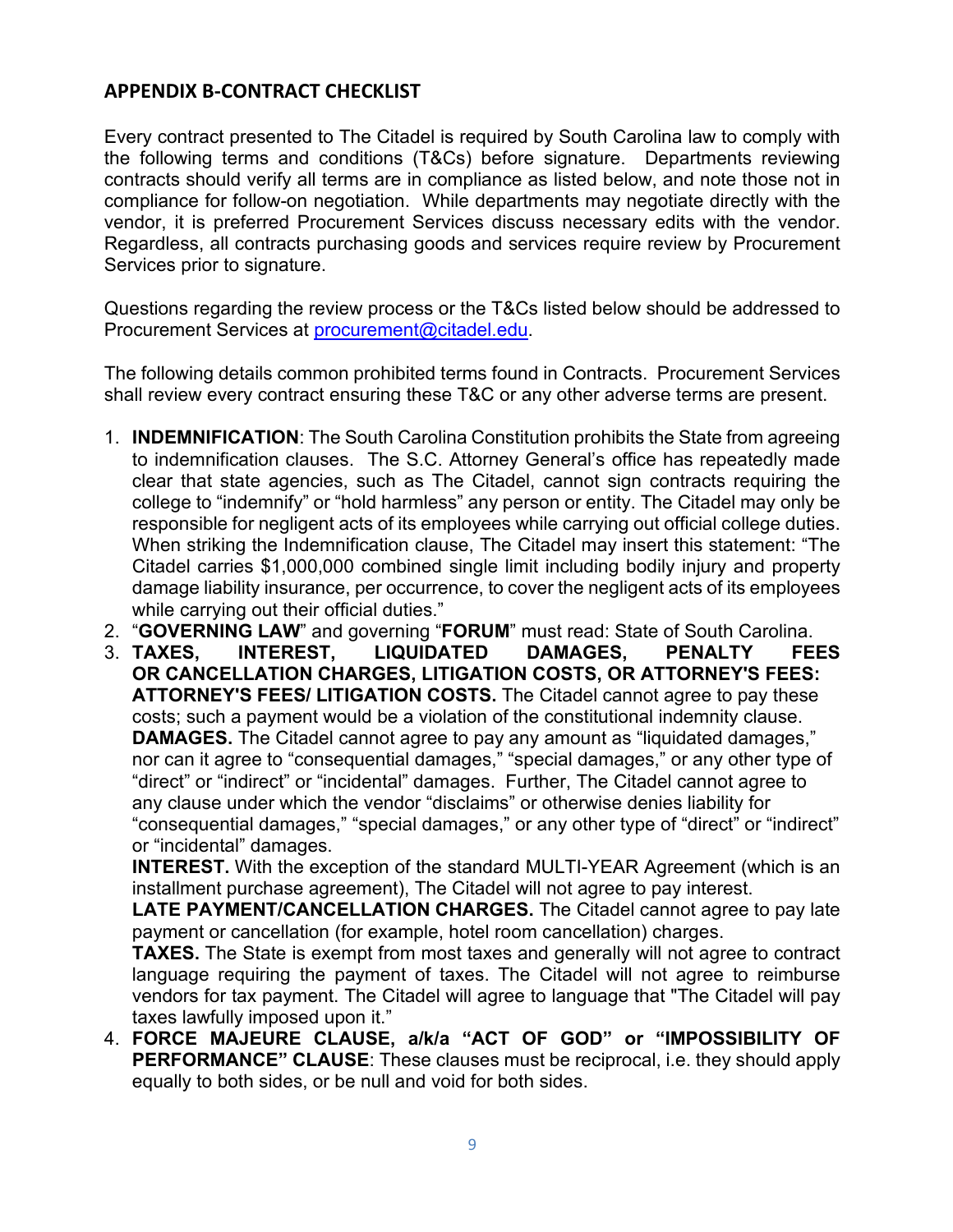- 5. **SUBROGATION LANGUAGE** (ie "Waiver of Subrogation"): The Citadel can not agree to waive its right to subrogation, therefore these clauses must be deleted.
- 6. **CONFIDENTIALITY / FREEDOM OF INFORMATION**: The Citadel is a state agency subject to the South Carolina Freedom of Information Act, S.C. Code Ann. 30-4-10, *et. seq.,* and therefore, unable to sign contracts requiring confidentiality. The Freedom of Information Act requires the college to release information when requested.
- 7. **ARBITRATION**: The Citadel cannot waive its right to a trial, therefore this clause must be deleted.
- 8. **ANY PROVISION REQUIRING THE CITADEL TO BE BOUND BY TERMS AND CONDITIONS THAT ARE UNKNOWN AT THE TIME OF SIGNING THE AGREEMENT.** Unknown obligations may violate various laws such as the prohibition against pledges of the State's credit and the prohibition against gratuities by the State. As a practical matter, entering into contracts calling for an unspecified sum of money to change hands make it extremely difficult to budget. Such provisions in a contract are void as a matter of law, and should be avoided.
- 9. **REQUIREMENTS THAT PROVIDE FOR ENDORSEMENT OR MARKETING OF A PRIVATE ENTITY BY THE CITADEL.** The mission of The Citadel is to educate principled leaders by instilling the core values of the college in a disciplined and intellectually challenging environment. Endorsing a particular entity's product may be counter to the mission. The faculty must be free – and *appear* to be free - to reach independent conclusions and publish opinions free from corporate influence.
- 10.**ANY PROVISION REQUIRING EXCLUSIVITY IN A CONTRACTUAL ARRANGEMENT.** State agencies must comply with competitive bidding/purchasing statutes in the South Carolina Procurement Code. Certain sponsored research agreements, such as teaming agreements, may have limited exclusivity provisions, provided exclusivity is restricted to the lowest possible level (i.e., Project Director, Lab, School, etc.). However, any prospective exclusivity agreement must be approved by the Office of Procurement and the Office of General Counsel.
- 11.**CONTRACTUAL CLAUSES THAT REQUIRE THE CITADEL TO PURCHASE INSURANCE POLICIES OR PROVIDE COVERAGE FOR THIRD PARTIES.** State law requires the Insurance Reserve Fund to provide most insurance policies for State entities. The Citadel, as a state agency, has limited authority to purchase commercial insurance. Neither the IRF nor The Citadel may procure additional insurance for third parties, provide insurance for third parties, nor can they name third parties as "additional insureds." Further, The Citadel is covered by the Tort Claims Act, which provides additional protection to The Citadel, and may limit the ability of third parties to recover from The Citadel or other governmental agencies.
- 12.**PROVISIONS THAT PROHIBIT A CONTRACTOR'S EMPLOYEE FROM ACCEPTING A POSITION WITH THE CITADEL OR PROVISIONS WHICH REQUIRE THE CITADEL TO COMPLY WITH CONTRACTOR REGULATIONS (INCLUDING UNION RULES).** The State of South Carolina is a "right to work" state. See S.C. Code Ann. 41-7-10, *et. seq.* These statutes allow individuals to refuse to participate in labor organizations or refrain from certain affiliations. They also prohibit anyone, including the State, from excluding anyone from applying for a job with any State Agency.
- 13. **AUTHORIZED REPRESENTATIVE / ACCEPTANCE OF LIABILITY**: Delete the statement: "Person signing contract for The Citadel accepts liability for the contract."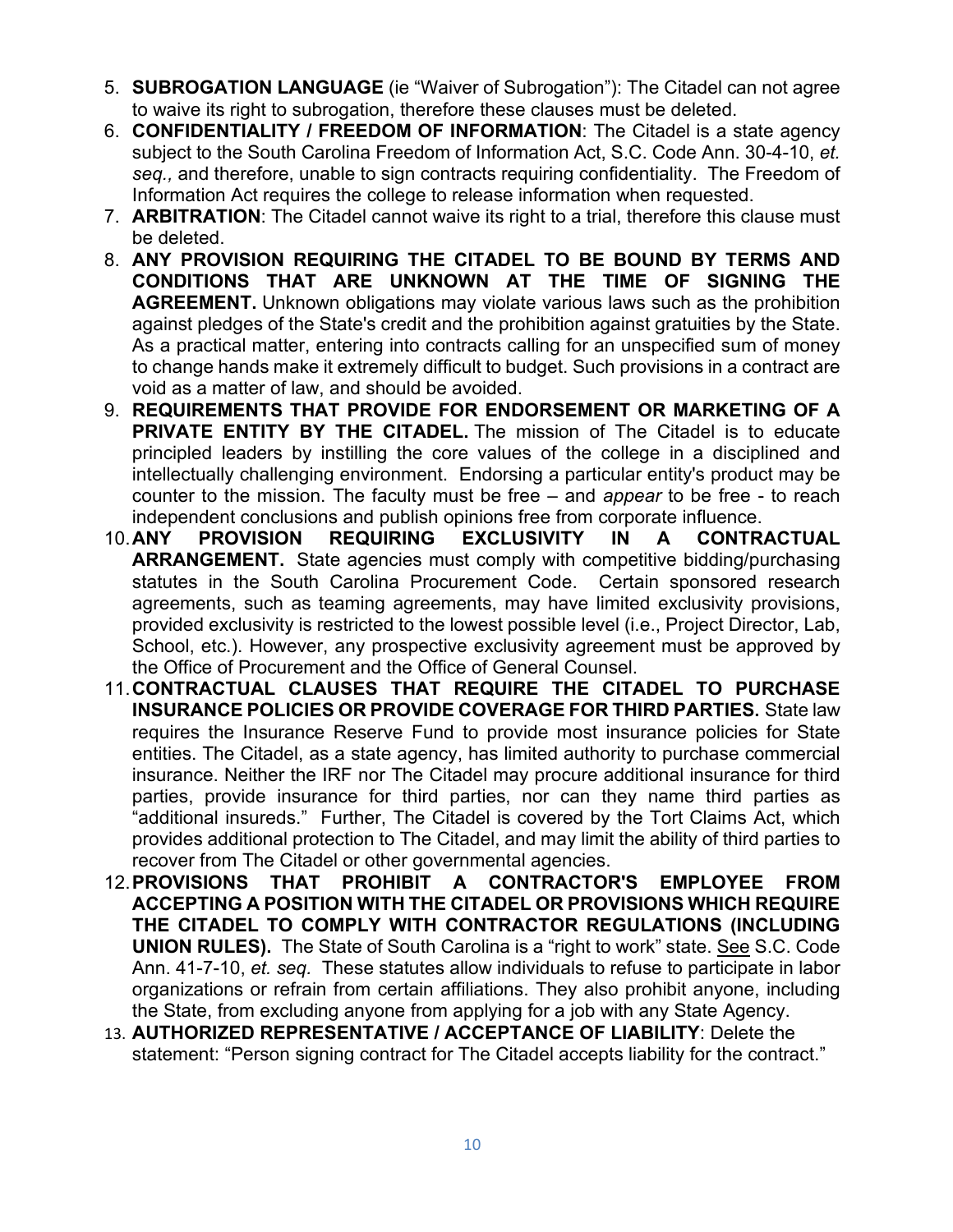#### **APPENDIX C-CONTRACT ADVISORY**

### **The Citadel Contract Advisory**

#### **COMPLETE THE INDEX AND UNIT INFORMATION ON THE LAST PAGE AND RETURN THIS FORM TO THE CITADEL'S PROCUREMENT SERVICES DIVISION.**

Vendor:

Description of acquisition: Provide a complete description of the contract, the business justification to proceed, and any other pertinent facts.

The contract described above contains one or more provisions normally unacceptable to The Citadel. These provisions are unacceptable because: (a) potentially impose liability on The Citadel beyond what is deemed appropriate for a state agency; (b) limit the vendor's normal liability for its own breach or other wrongdoing; (c) violate a provision of The Citadel's policy or South Carolina contracting law; (d) do all of or a combination of the above. Negotiations with the Vendor to remove the provisions have been unsuccessful.

Neither the General Counsel nor Procurement Services recommend proceeding. Therefore, it is the department's responsibility to review and evaluate risks associated with the assumption of the following items. The specific paragraph(s) in question, based on the General Counsel's guidance, include:

Describe issues and terms in violation of code or counter to Citadel policy; include financial impacts for each in case of damages. Insert the contract term for each issue.

Summarize how the determination to proceed was reached.

Total potential financial impact: **\$\_\_\_\_\_\_\_\_\_\_\_\_\_\_\_\_**

The Attorney General of South Carolina provides written advice recommending such terms be deleted and The Citadel's General Counsel concurs.

The decision to assume risks of contractor non-performance, default, defect, and other liabilities is left to the applicable Vice President requesting the product or service in conjunction with Vice President of Finance and Business approval.

By signing below, the unit/department indicates its desire to enter the contract without deleting provision(s) identified as normally unacceptable. Any damages or costs incurred from these clauses in the contract are to be paid from the unit's budget. The unit acknowledges a business risk analysis on monetary exposure under the above identified contract terms was undertaken, and the unit accepts the potential for the maximum monetary liability.